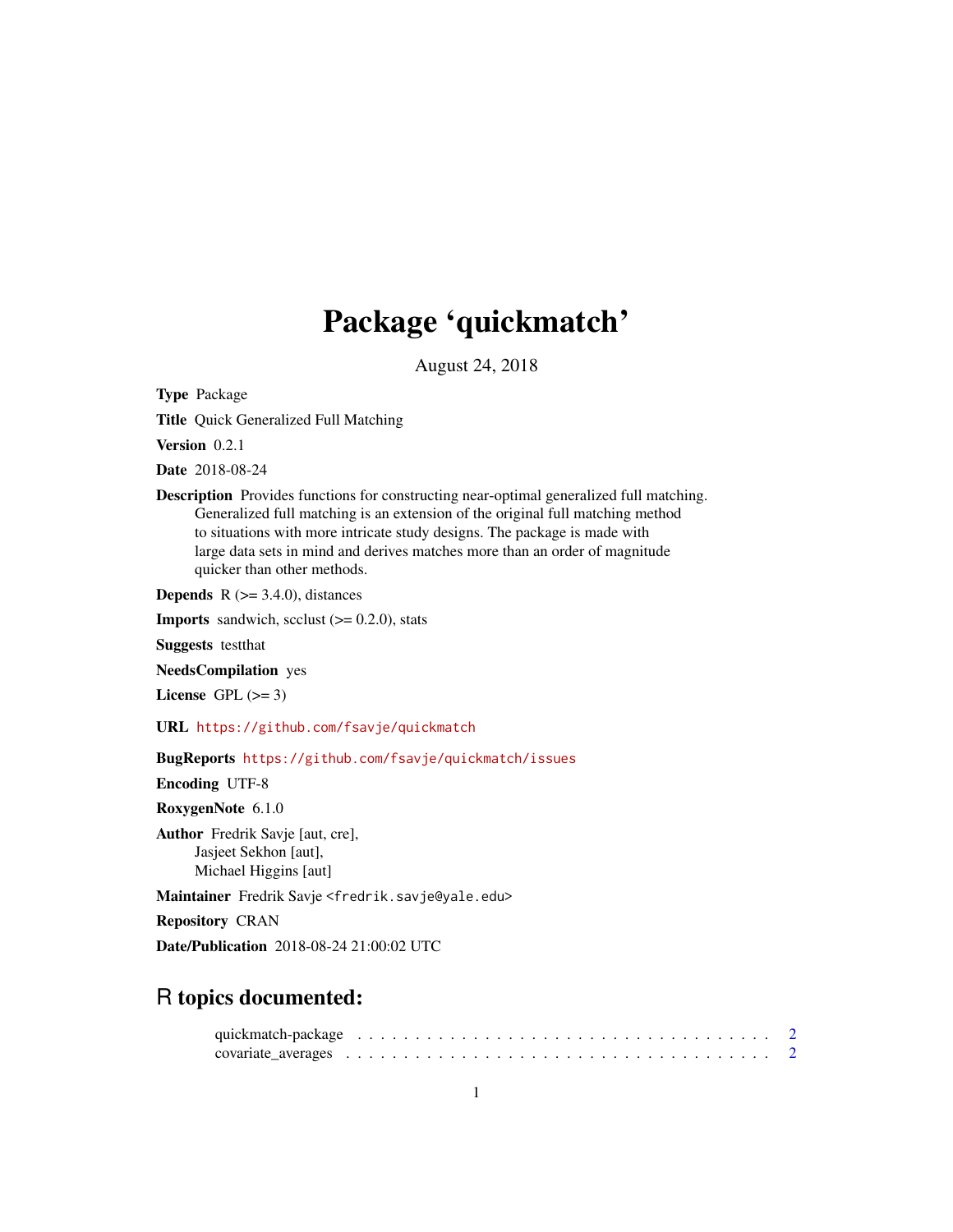<span id="page-1-0"></span>

| Index | $\overline{17}$ |
|-------|-----------------|
|       |                 |
|       |                 |
|       |                 |
|       |                 |
|       |                 |
|       |                 |

quickmatch-package *quickmatch: Quick Generalized Full Matching*

### Description

Provides functions for constructing near-optimal generalized full matchings. Generalized full matching is an extension of the original full matching method to situations with more intricate study designs. The package is made with large data sets in mind and derives matchings more than an order of magnitude quicker than other methods.

#### Details

See [quickmatch](#page-12-1) for the main matching function.

See the package's website for more information: <https://github.com/fsavje/quickmatch>.

Bug reports and suggestions are greatly appreciated. They are best reported here: [https://](https://github.com/fsavje/quickmatch/issues) [github.com/fsavje/quickmatch/issues](https://github.com/fsavje/quickmatch/issues).

#### References

Sävje, Fredrik and Michael J. Higgins and Jasjeet S. Sekhon (2017), 'Generalized Full Matching', arXiv 1703.03882. <https://arxiv.org/abs/1703.03882>

covariate\_averages *Covariate averages in matched sample*

#### Description

covariate\_averages derives covariate averages for treatment groups in matched samples.

#### Usage

```
covariate_averages(treatments, covariates, matching = NULL,
  target = NULL)
```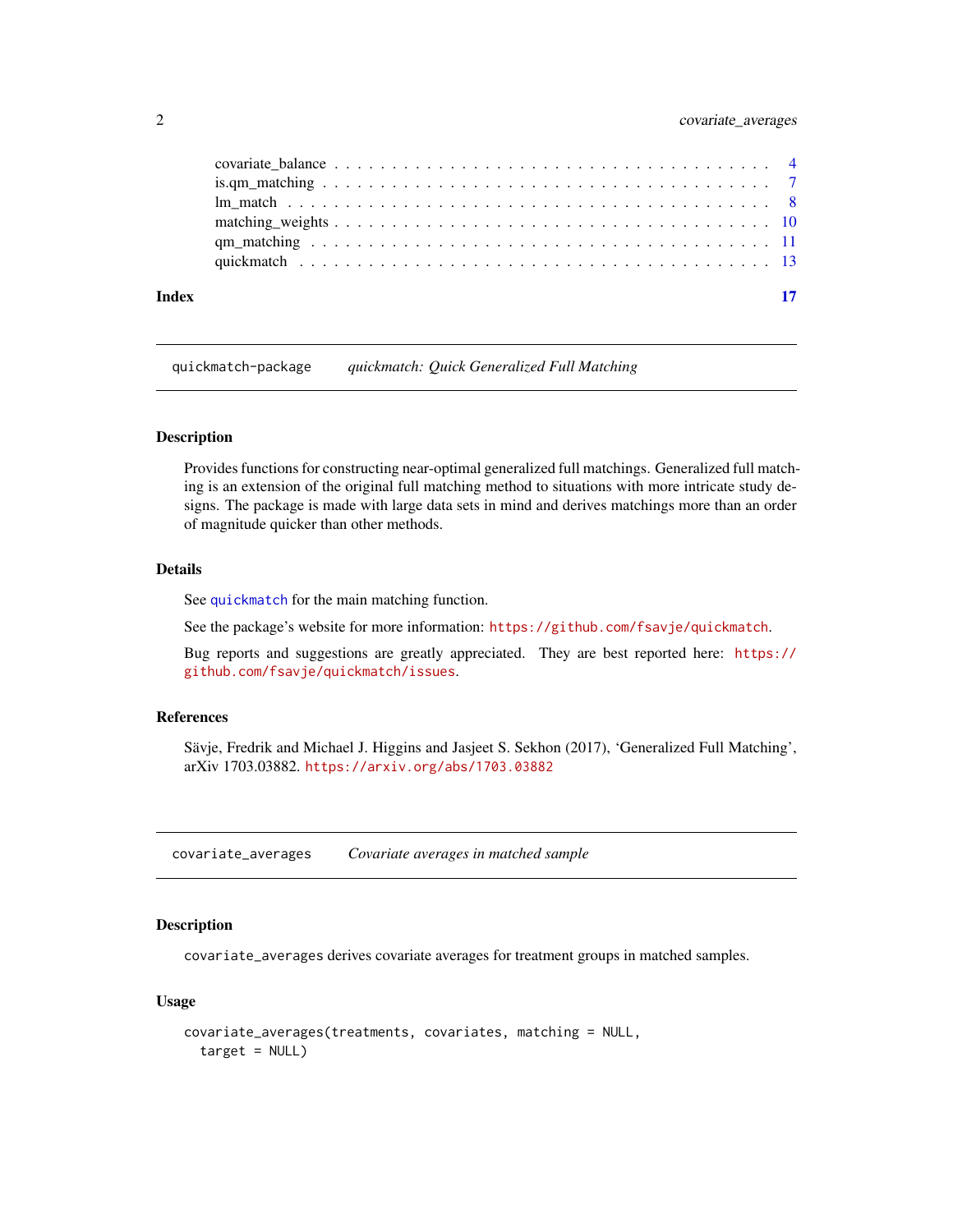#### <span id="page-2-0"></span>Arguments

| treatments | factor specifying the units' treatment assignments.                                                                                                                                                                                                                                                                                                                                                                                                                                                                                                                                                                            |
|------------|--------------------------------------------------------------------------------------------------------------------------------------------------------------------------------------------------------------------------------------------------------------------------------------------------------------------------------------------------------------------------------------------------------------------------------------------------------------------------------------------------------------------------------------------------------------------------------------------------------------------------------|
| covariates | vector, matrix or data frame with covariates to calculate averages for.                                                                                                                                                                                                                                                                                                                                                                                                                                                                                                                                                        |
| matching   | qm_matching or scclust object with the matched groups. If NULL, averages are<br>derived for the unmatched sample.                                                                                                                                                                                                                                                                                                                                                                                                                                                                                                              |
| target     | units to target the averages for. If NULL, the averages will be the raw average over<br>all units in the sample (i.e., ATE). A non-null value specifies a subset of units<br>to derive averages for (e.g., ATT or ATC). If target is a logical vector with the<br>same length as the sample size, units indicated with TRUE will be targeted. If<br>target is an integer vector, the units with indices in target are targeted. If<br>target is a character vector, it should contain treatment labels, and the corre-<br>sponding units (as given by treatments) will be targeted. If matching is NULL,<br>target is ignored. |

#### Details

covariate\_averages calculates covariate averages by first deriving the average for each covariate for each treatment conditions in each matched group. It then aggregates the group averages by a weighted average, where the target parameter decides the weights. If a matched group contains many units not targeted (e.g., control units when ATT is of interest), those units will contribute less to the covariate average for the corresponding treatment condition than units in matched groups with many targeted units. This means that the covariate average is calculated in the same way as the potential outcomes are estimated. In fact, covariate\_averages can be used as an estimator for potential outcomes by calling it with the outcome variable as a covariate.

When the average treatment effect (ATE) is of interest (i.e.,  $target = NULL$ ), the matched groups will be weighted by their sizes. When target indicates that some subset of units is of interest, the number of such units in each matched group will decide its weight. For example, if we are interested in the average treatment effect of the treated (ATT), the weight of a group will be proportional to the number of treated units in that group.

In practice, the function first derives the unit-level weights implied by the matching. In detail, let  $S(g)$  be the number of units indicated by target in group g. Let T be the total number of units indicated by target in the sample. Let  $A(t, g)$  be the number of units assigned to treatment t in group g. The weight for a unit in group g that is assigned to treatment t is given by:

$$
\frac{S(g)}{T \times A(t,g)}.
$$

See [matching\\_weights](#page-9-1) for more details.

covariate\_averages focuses on means, but higher moments and interactions can be investigated by adding corresponding columns to the covariate matrix (see examples below).

### Value

Returns a matrix with the average of each covariate for each treatment group. The rows in the matrix correspond to the covariates in order and the columns correspond to the treatment groups. For example, a possible output with three treatment groups ("C", "T1" and "T2") and four covariates is: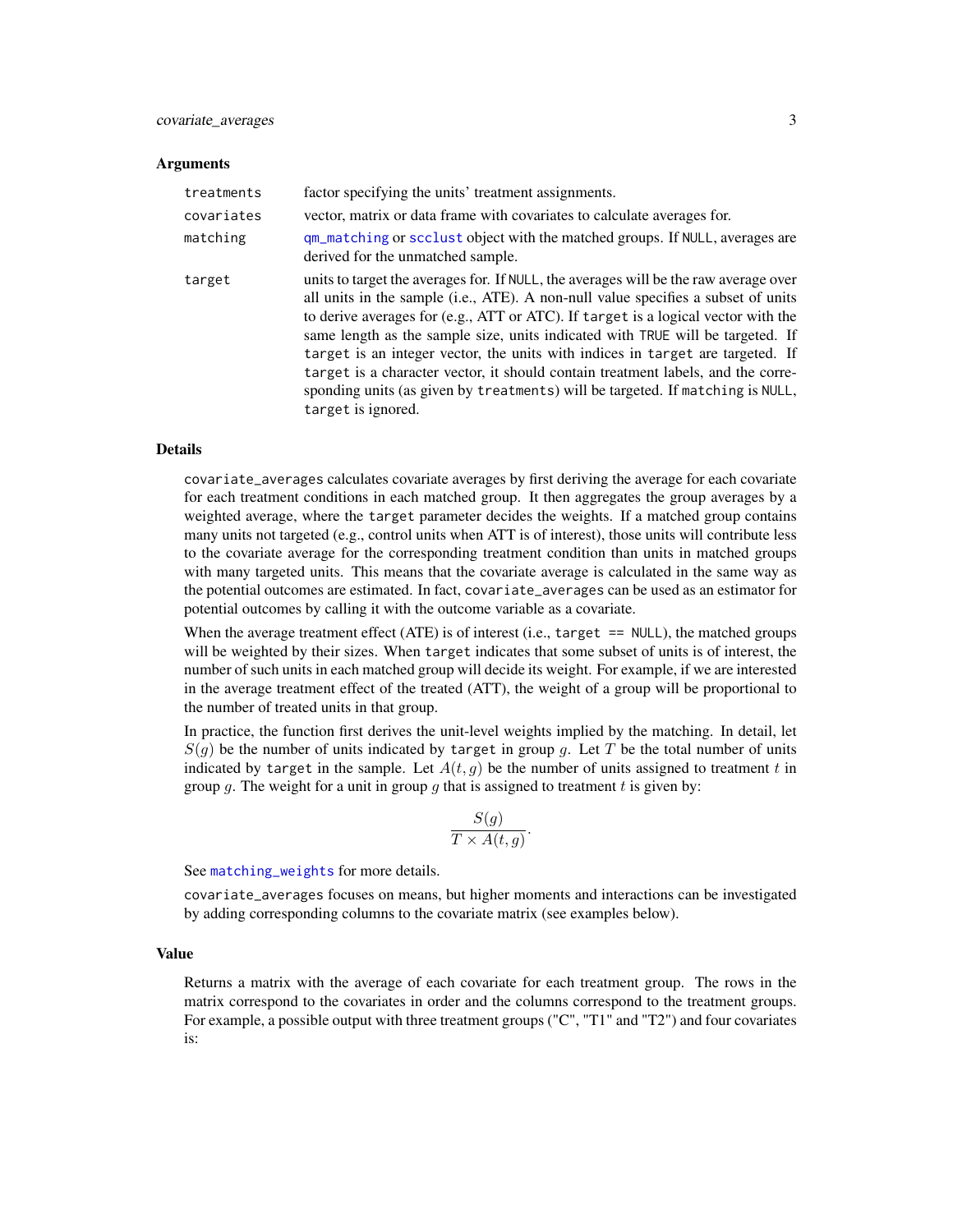| C      | Τ1    | T <sub>2</sub> |
|--------|-------|----------------|
| 3.0    | 3.3   | 3.5            |
| $-0.3$ | (0.0) | $-0.2$         |
| 0.1    | 0.2   | 0.0            |
| 5.0    | 5.1   | 4.9            |

<span id="page-3-0"></span>which indicates that the average of the first covariate in the matched sample is 3.0 for units assigned to condition "C", and that the average of the third covariate is 0.2 for units assigned to condition "T1".

#### Examples

```
# Construct example data
my_data \leq data.frame(y = rnorm(100),
                      x1 = runif(100),
                      x2 = runif(100),
                     treatment = factor(sample(rep(c("T1", "T2", "C"), c(25, 25, 50)))))
# Make distances
my_distances <- distances(my_data, dist_variables = c("x1", "x2"))
# Treatment group averages in unmatched sample
covariate_averages(my_data$treatment, my_data[c("x1", "x2")])
# Make matching
my_matching <- quickmatch(my_distances, my_data$treatment)
# Treatment group averages in matched sample
covariate_averages(my_data$treatment, my_data[c("x1", "x2")], my_matching)
# Averages in matched sample for ATT
covariate_averages(my_data$treatment,
                   my_data[c("x1", "x2")],
                   my_matching,
                   target = c("T1", "T2"))
# Second-order moments and interactions
mod\_covs \leq data. frame(x1 = my\_data $x1,
                       x2 = my_data$x2,
                       x1sq = my_data$x1^2,x2sq = my_data$x2^2,
                       x1x2 = my_data$x1 * my_data$x2)covariate_averages(my_data$treatment, mod_covs, my_matching)
```
covariate\_balance *Covariate balance in matched sample*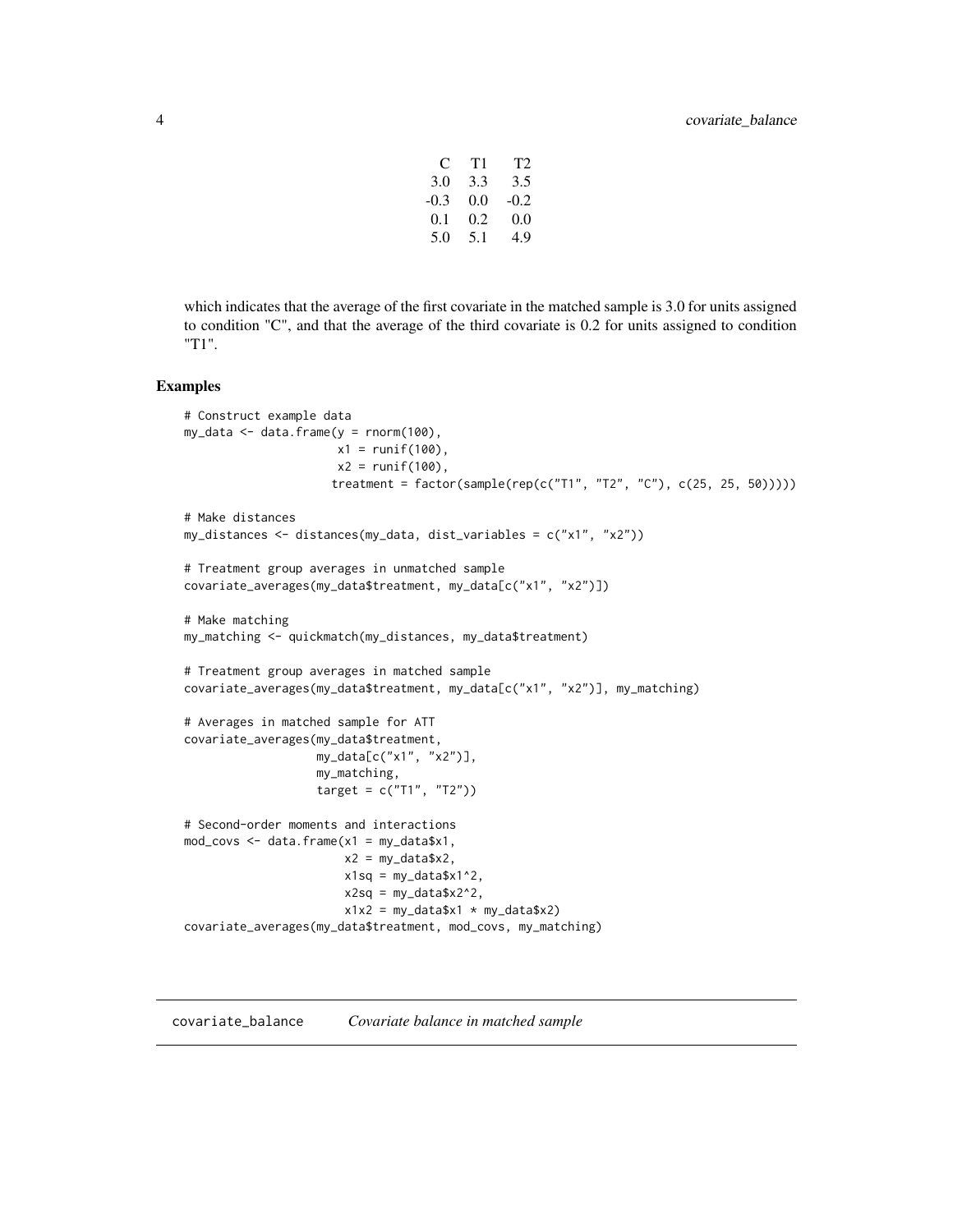#### <span id="page-4-0"></span>covariate\_balance 5

#### Description

covariate\_balance derives measures of covariate balance between treatment groups in matched samples. The function calculates normalized mean differences between all pairs of treatment conditions for each covariate.

#### Usage

```
covariate_balance(treatments, covariates, matching = NULL,
  target = NULL, normalize = TRUE, all_differences = FALSE)
```
#### Arguments

| treatments      | factor specifying the units' treatment assignments.                                                                                                                                                                                                                                                                                                                                                                                                                                                                                                                                                                                          |
|-----------------|----------------------------------------------------------------------------------------------------------------------------------------------------------------------------------------------------------------------------------------------------------------------------------------------------------------------------------------------------------------------------------------------------------------------------------------------------------------------------------------------------------------------------------------------------------------------------------------------------------------------------------------------|
| covariates      | vector, matrix or data frame with covariates to derive balance for.                                                                                                                                                                                                                                                                                                                                                                                                                                                                                                                                                                          |
| matching        | qm_matching or scclust object with the matched groups. If NULL, balance is<br>derived for the unmatched sample.                                                                                                                                                                                                                                                                                                                                                                                                                                                                                                                              |
| target          | units to target the balance measures for. If NULL, the measures will be the raw<br>average over all units in the sample (i.e., ATE). A non-null value specifies a<br>subset of units to derive balance measures for (e.g., ATT or ATC). If target<br>is a logical vector with the same length as the sample size, units indicated with<br>TRUE will be targeted. If target is an integer vector, the units with indices in<br>target are targeted. If target is a character vector, it should contain treatment<br>labels, and the corresponding units (as given by treatments) will be targeted.<br>If matching is NULL, target is ignored. |
| normalize       | logical scalar indicating whether differences should be normalized by the sample<br>standard deviation of the corresponding covariates.                                                                                                                                                                                                                                                                                                                                                                                                                                                                                                      |
| all_differences |                                                                                                                                                                                                                                                                                                                                                                                                                                                                                                                                                                                                                                              |
|                 | logical scalar indicating whether full matrices of differences should be reported.<br>If FALSE, only the maximum difference for each covariate is returned.                                                                                                                                                                                                                                                                                                                                                                                                                                                                                  |

#### Details

covariate\_balance calculates covariate balance by first deriving the (normalized) mean difference between all treatment conditions for each covariate in each matched group. It then aggregates the differences by a weighted average, where the target parameter decides the weights. When the average treatment effect (ATE) is of interest (i.e., target  $==$  NULL), the matched groups will be weighted by their sizes. When target indicates that some subset of units is of interest, the number of such units in each matched group will decide its weight. For example, if we are interested in the average treatment effect of the treated (ATT), the weight of a group will be proportional to the number of treated units in that group. The reweighting of the groups captures that we are prepared to accept greater imbalances in groups with few units of interest.

By default, the differences are normalized by the sample standard deviation of the corresponding covariate (see the normalize parameter). In more detail, the sample variance of the covariate is derived separately for each treatment group. The square root of the mean of these variances is then used for the normalization. The matching is ignored when deriving the normalization factor so that balance can be compared across different matchings or with the unmatched sample.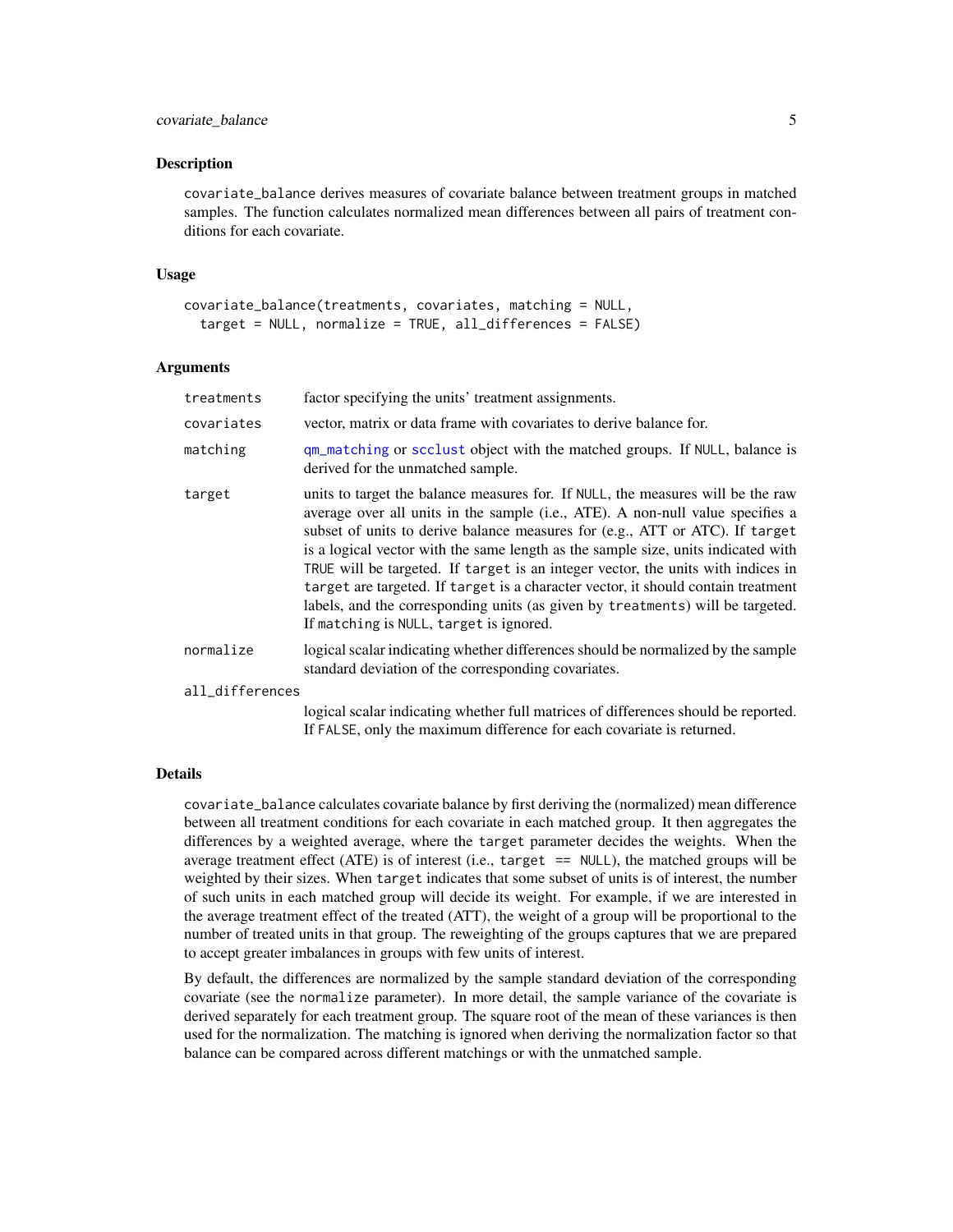covariate\_balance focuses on mean differences, but higher moments and interactions can be investigated by adding corresponding columns to the covariate matrix (see examples below).

#### Value

Returns the mean difference between treatment groups in the matched sample for each covariate.

When all\_differences = TRUE, the function returns a matrix for each covariate with the mean difference for each possible pair of treatment conditions. Rows in the matrices indicate minuends in the differences and columns indicate subtrahends. For example, when differences are normalized, the matrix:

|              | a      | h                | C   |
|--------------|--------|------------------|-----|
| a            | 0.0    | 0.3 <sup>2</sup> | 0.5 |
| h.           | $-0.3$ | 0.0              | 0.2 |
| $\mathbf{c}$ | $-0.5$ | $-0.2$ 0.0       |     |

reports that the mean difference for the corresponding covariate between treatments "a" and "b" is 30% of a sample standard deviation of the covariate. The maximum difference (in absolute value) is also reported in a separate vector. For example, the maximum difference for the covariate in the example above is 0.5.

When all\_differences = FALSE, only the maximum differences are reported.

```
# Construct example data
my_data \leq data.frame(y = rnorm(100),x1 = runif(100),
                     x2 = runif(100),
                     treatment = factor(sample(rep(c("T1", "T2", "C"), c(25, 25, 50)))))
# Make distances
my_distances <- distances(my_data, dist_variables = c("x1", "x2"))
# Balance in unmatched sample (maximum for each covariate)
covariate_balance(my_data$treatment, my_data[c("x1", "x2")])
# Make matching
my_matching <- quickmatch(my_distances, my_data$treatment)
# Balance in matched sample (maximum for each covariate)
covariate_balance(my_data$treatment, my_data[c("x1", "x2")], my_matching)
# Balance in matched sample for ATT
covariate_balance(my_data$treatment,
                 my_data[c("x1", "x2")],
                 my_matching,
                  target = c("T1", "T2")# Balance on second-order moments and interactions
```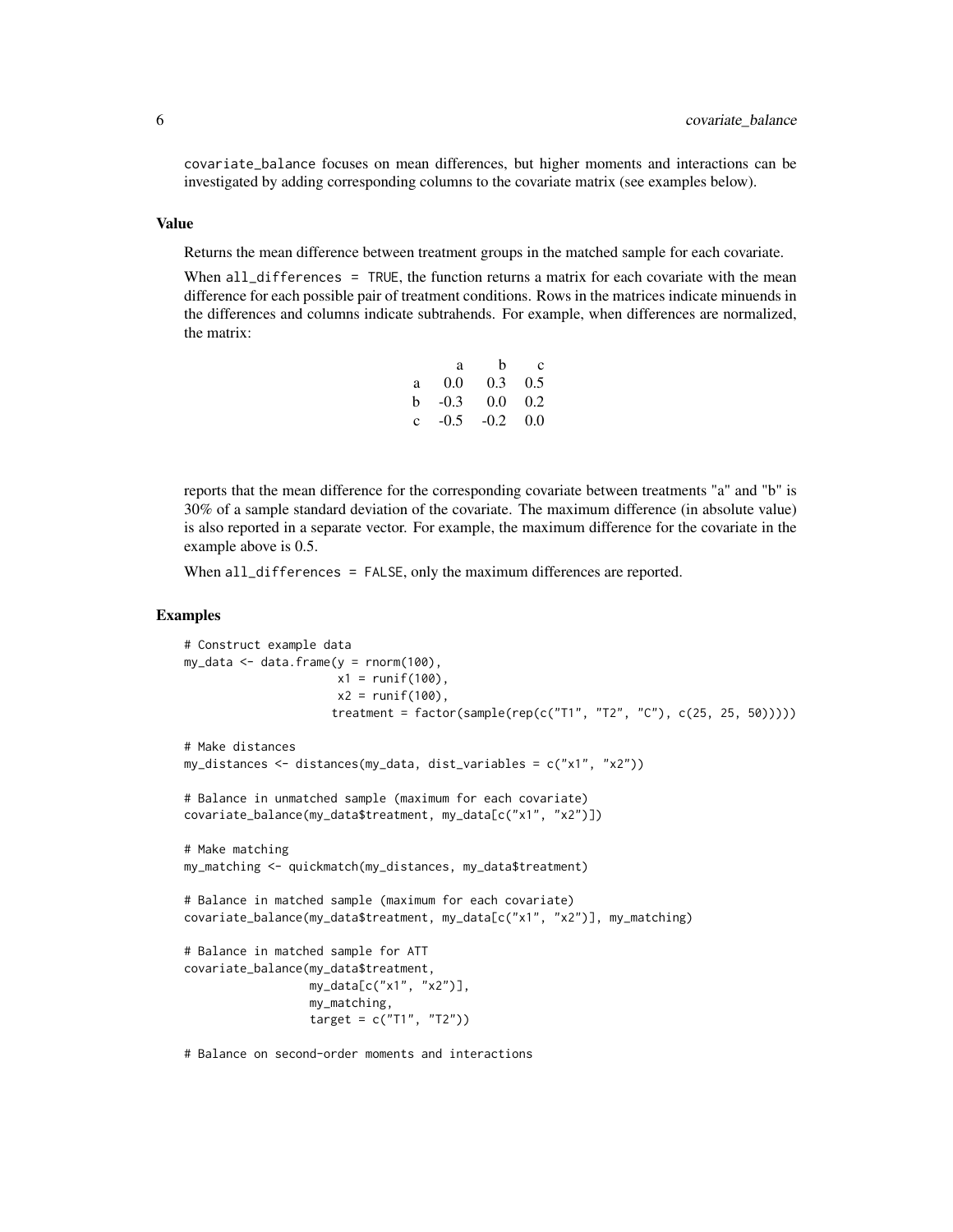### <span id="page-6-0"></span>is.qm\_matching 7

```
balance_{cov} <- data.frame(x1 = my_data$x1,
                         x2 = my_data$x2,x1sq = my_data$x1^2,x2sq = my_data$x2^2,
                          x1x2 = my_data$x1 * my_data$x2)covariate_balance(my_data$treatment, balance_cov, my_matching)
# Report all differences (not only maximum for each covariate)
covariate_balance(my_data$treatment,
                 my_data[c("x1", "x2")],
                 my_matching,
                  all_differences = TRUE)
```
is.qm\_matching *Check qm\_matching object*

#### Description

is.qm\_matching checks whether the provided object is a valid instance of the [qm\\_matching](#page-10-1) class.

#### Usage

is.qm\_matching(x)

#### Arguments

x object to check.

#### Details

is.qm\_matching does not check whether the matching itself is sensible or whether it satisfies some set of constraints. See [check\\_clustering](#page-0-0) for that functionality.

#### Value

Returns TRUE if x is a valid [qm\\_matching](#page-10-1) object, otherwise FALSE.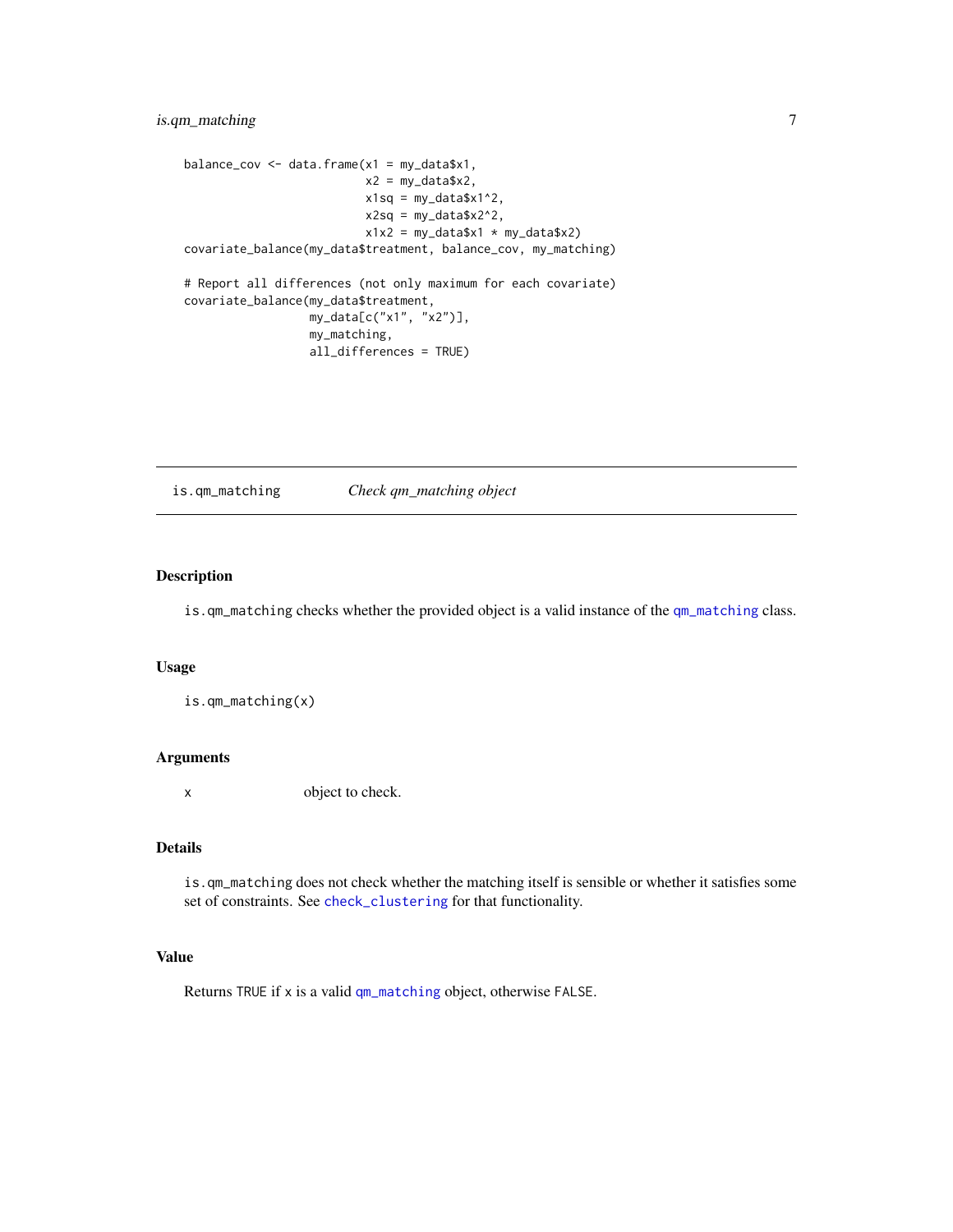#### <span id="page-7-0"></span>Description

lm\_match estimates treatment effects in matched samples. The function expects the user to provide the outcomes, treatment indicators, and a matching object. It returns point estimates of the average treatment effects and variance estimates. It is possible to estimate treatment effects for subsets of the observations, such as estimates of the average treatment effect for the treated (ATT).

#### Usage

```
lm_match(outcomes, treatments, matching, covariates = NULL,
  target = NULL)
```
#### Arguments

| outcomes   | numeric vector with observed outcomes.                                                                                                                                                                                                                                                                                                                                                                                                                                                                                                                                                                  |
|------------|---------------------------------------------------------------------------------------------------------------------------------------------------------------------------------------------------------------------------------------------------------------------------------------------------------------------------------------------------------------------------------------------------------------------------------------------------------------------------------------------------------------------------------------------------------------------------------------------------------|
| treatments | factor specifying the units' treatment assignments.                                                                                                                                                                                                                                                                                                                                                                                                                                                                                                                                                     |
| matching   | qm_matching or scclust object with the matched groups.                                                                                                                                                                                                                                                                                                                                                                                                                                                                                                                                                  |
| covariates | vector, matrix or data frame with covariates to include in the estimation. If NULL,<br>no covariates are included.                                                                                                                                                                                                                                                                                                                                                                                                                                                                                      |
| target     | units to target the estimation for. If NULL, the effect is estimated for all units in<br>the sample (i.e., ATE). A non-null value specifies a subset of units for which the<br>effect should be estimated (e.g., ATT or ATC). If target is a logical vector with<br>the same length as the sample size, units indicated with TRUE will be targeted.<br>If target is an integer vector, the units with indices in target are targeted. If<br>target is a character vector, it should contain treatment labels, and the effect<br>for the corresponding units (as given by treatments) will be estimated. |

#### Details

lm\_match estimates treatment effects using weighted regression. The function first derives the unitlevel weights implied by the matching. In detail, let  $S(q)$  be the number of units indicated by target in group g. Let  $T$  be the total number of units indicated by target in the sample. Let  $A(t, g)$  be the number of units assigned to treatment t in group g. The weight for a unit in group g that is assigned to treatment  $t$  is given by:

$$
\frac{S(g)}{T \times A(t,g)}
$$

.

#### See [matching\\_weights](#page-9-1) for more details.

The function uses the derived weights in a weighted least squares regression (using the 1m function) with indicator variables for the treatment conditions. Optionally, covariates can be added to the regression (e.g., a common recommendation is to include the covariates used to construct the matching). Standard errors are estimated with the heteroskedasticity-robust "HC1" estimator in the [vcovHC](#page-0-0) function. Units not assigned to matched groups and units assigned weights of zero are excluded from the estimation.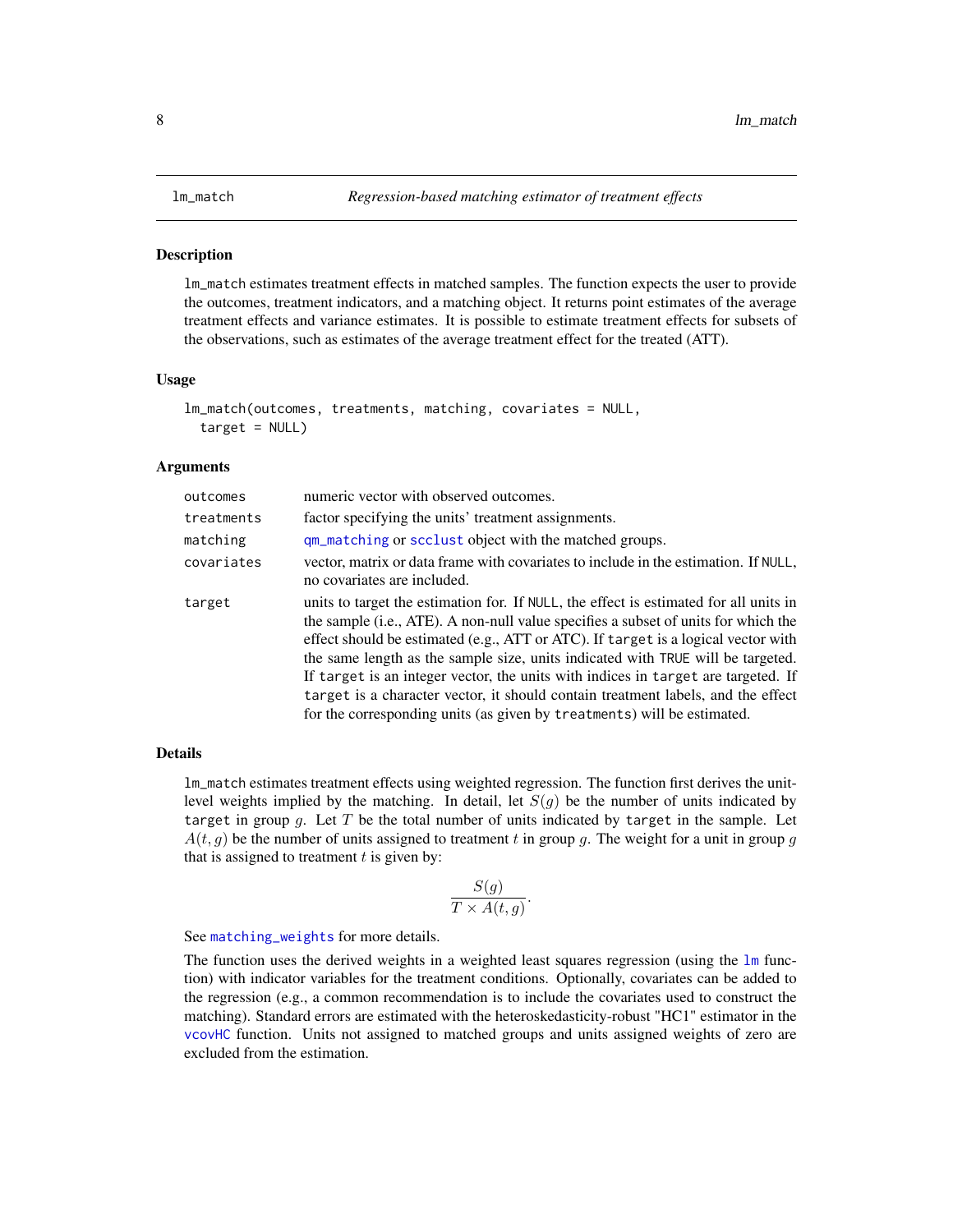#### lm\_match 9

#### Value

A list with two numeric matrices with all estimated treatment effects and their estimated variances is returned. The first matrix (effects) contains estimated treatment effects. Rows in this matrix indicate minuends in the treatment effect contrast and columns indicate subtrahends. For example, in the matrix:

|   | a      | h      | c   |
|---|--------|--------|-----|
| a | 0.0    | 4.5    | 5.5 |
| h | $-4.5$ | 0.0    | 1.0 |
| c | $-5.5$ | $-1.0$ | 0.0 |

the estimated treatment effect between conditions  $a$  and  $b$  is 4.5, and the estimated treatment effect between conditions c and b is −1.0. In symbols,  $E[Y(a) - Y(b)|S] = 4.5$  and  $E[Y(c) - Y(b)|S] =$  $-1.0$  where S is the condition set indicated by the target parameter.

The second matrix (effect\_variances) contains estimates of variances of the corresponding effect estimators.

## References

Stuart, Elizabeth A. (2010), 'Matching Methods for Causal Inference: A Review and a Look Forward'. Statistical Science, 25(1), 1–21. https://doi.org/10.1214/09-STS313

```
# Construct example data
my_data < - data frame(y = norm(100),x1 = runif(100),
                     x2 = runif(100),
                     treatment = factor(sample(rep(c("T1", "T2", "C"), c(25, 25, 50)))))
# Make distances
my_distances <- distances(my_data, dist_variables = c("x1", "x2"))
# Make matching
my_matching <- quickmatch(my_distances, my_data$treatment)
# ATE without covariates
lm_match(my_data$y,
        my_data$treatment,
        my_matching)
# ATE with covariates
lm_match(my_data$y,
        my_data$treatment,
        my_matching,
        my_data[c("x1", "x2")])
# ATT for T1
lm_match(my_data$y,
```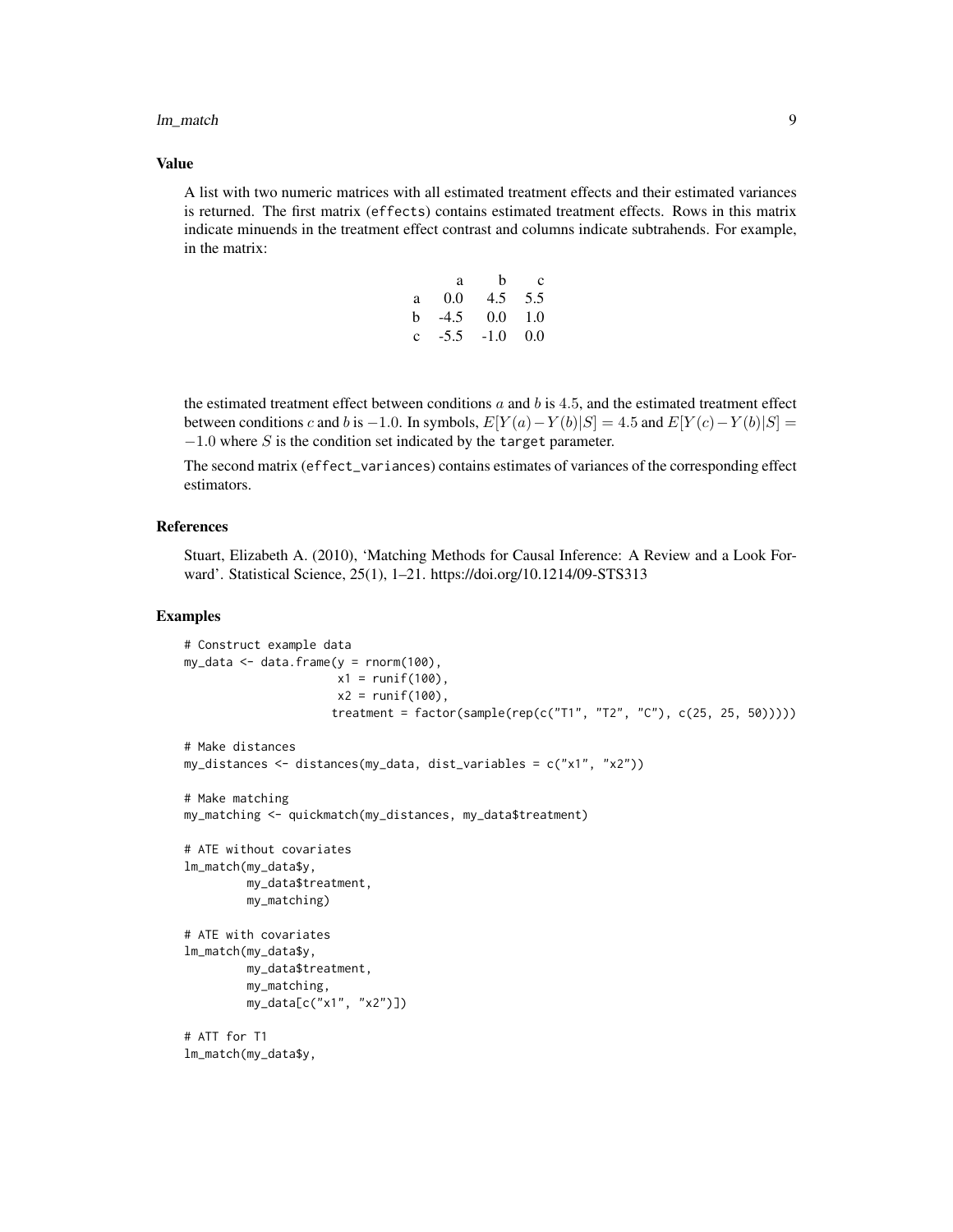```
my_data$treatment,
my_matching,
my_data[c("x1", "x2")],
target = "T1")
```
<span id="page-9-1"></span>matching\_weights *Unit weights implied by matching*

#### **Description**

matching\_weights derives the weights implied by a matching for units assigned to matched groups. If the matching is exact, reweighting the units with this function will produce a sample where all treatment groups are identical on the matching covariates. If the matching is approximate but of good quality, the reweighted treatment groups will be close to identical.

#### Usage

```
matching_weights(treatments, matching, target = NULL)
```
#### Arguments

| treatments | factor specifying the units' treatment assignments.                                                                                                                                                                                                                                                                                                                                                                                                                                                                                                                                                                                                                                |
|------------|------------------------------------------------------------------------------------------------------------------------------------------------------------------------------------------------------------------------------------------------------------------------------------------------------------------------------------------------------------------------------------------------------------------------------------------------------------------------------------------------------------------------------------------------------------------------------------------------------------------------------------------------------------------------------------|
| matching   | qm_matching or scclust object with the matched groups.                                                                                                                                                                                                                                                                                                                                                                                                                                                                                                                                                                                                                             |
| target     | units to target the weights for. If NULL, the weights will target all units, so that the<br>reweighted treatment groups are as similar as possible to the complete sample<br>(i.e., corresponding to ATE). A non-null value specifies a subset of units that<br>the weights should be targeted for (e.g., ATT or ATC). If target is a logical<br>vector with the same length as the sample size, units indicated with TRUE will<br>be targeted. If target is an integer vector, the units with indices in target are<br>targeted. If target is a character vector, it should contain treatment labels, and<br>the weights target the corresponding units (as given by treatments). |

#### Details

Let  $S(g)$  be the number of units indicated by target in group g (or the total number of units in the group if target is NULL). Let  $T$  be the total number of units indicated by target in the sample (or the sample size if target is NULL). Let  $A(t, g)$  be the number of units assigned to treatment t in group g. The weight for a unit in group g that is assigned to treatment t is given by:

$$
\frac{S(g)}{T \times A(t,g)}.
$$

Consider, for example, a matched group with one treated unit and two control units when we are interested in the average effect of the treated (ATT) and we have 50 treated units in total ( $T = 50$ ). For all three units in the group, we have  $S(q) = 1$ . For the treated unit we have  $A(t, g) = 1$ , so its weight becomes 1/50. The two control units have  $A(t, g) = 2$ , so their weights are both 1/100.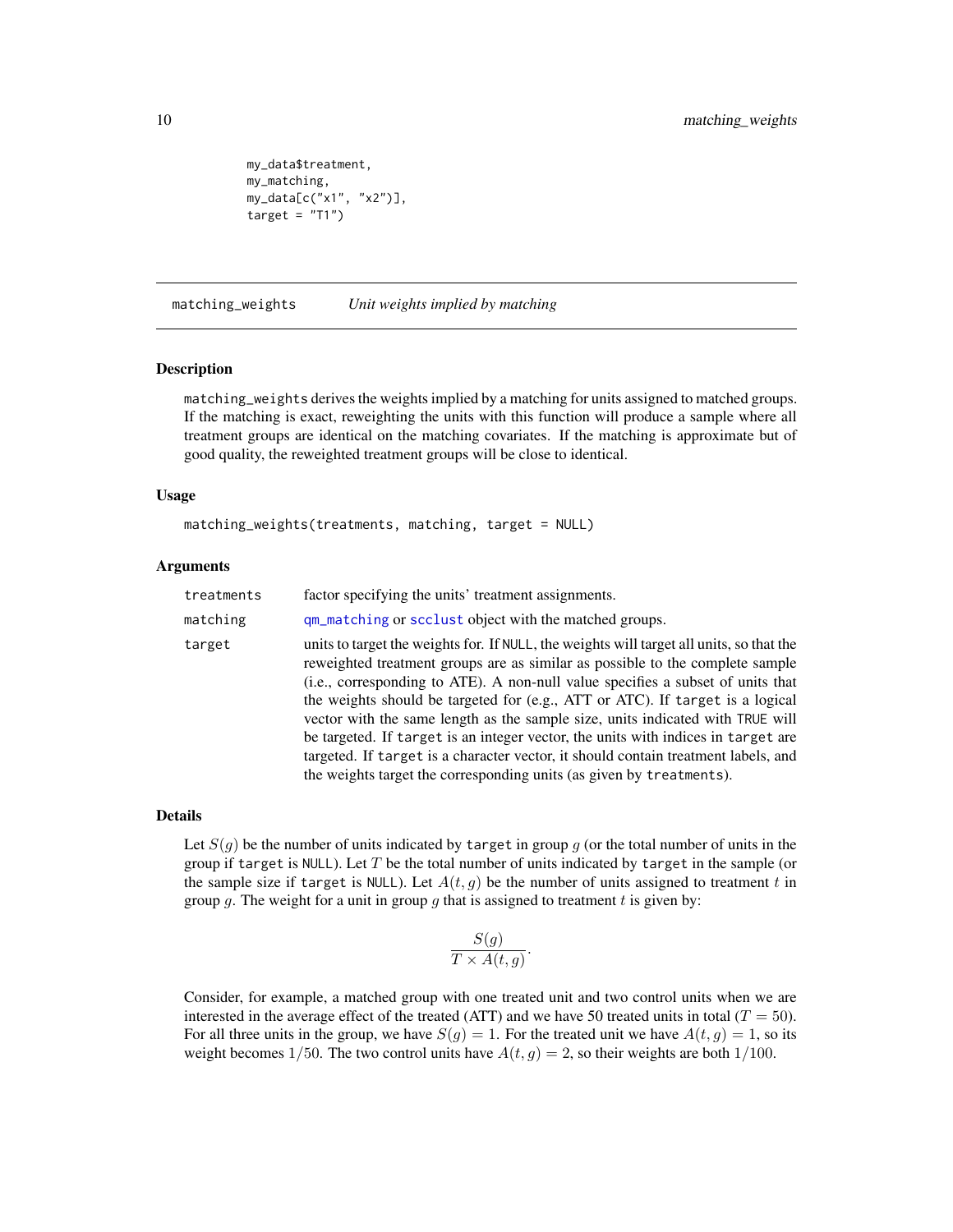#### <span id="page-10-0"></span>qm\_matching 11

These weights are such that the difference between the weighted averages of the outcomes in two treatment conditions is the same as the average within-group difference-in-means between the two conditions.

If a matched group g with  $S(q) > 0$  lacks some treatment condition t, no weights exist for the units assigned to  $t$  (in other groups) so to replicate group  $g$ ; the matching does not contain enough information to impute the missing treatment in group  $g$ . Subsequently, all units assigned to  $t$  will be given the weight NA. There is two ways to solve this problem. First, one can change the target estimand by setting  $S(q) = 0$  for all groups that are missing units assigned to t. This is done with the target parameter. Second, one can change the matching so that all groups contain at least one unit assigned to  $t$  (e.g., by merging groups).

Units not assigned to matched groups are given zero weights.

### Value

Returns a numeric vector with the weights of the units in the matching.

#### Examples

```
# Construct example data
my_data < - data frame(y = rnorm(100),x1 = runif(100),
                       x2 = runif(100),
                       treatment = factor(sample(rep(c("T1", "T2", "C"), c(25, 25, 50)))))
# Make distances
my_distances <- distances(my_data, dist_variables = c("x1", "x2"))
# Make matching
my_matching <- quickmatch(my_distances, my_data$treatment)
# Weights for ATE
weights_ate <- matching_weights(my_data$treatment, my_matching)
# Weights for ATT for T1
weights_att <- matching_weights(my_data$treatment, my_matching, target = "T1")
# Estimate treatment effects with WLS estimator (see `lm_match`)
effects \leq - \text{Im}(y \sim \text{treatment} + x1 + x2, \text{ data} = \text{my_data}, \text{weights} = \text{weights}\_at)
```
<span id="page-10-1"></span>qm\_matching *Constructor for qm\_matching objects*

#### Description

The qm\_matching function constructs a qm\_matching object from existing matched group labels. The function does not derive matchings from sets of data points; see [quickmatch](#page-12-1) for that functionality.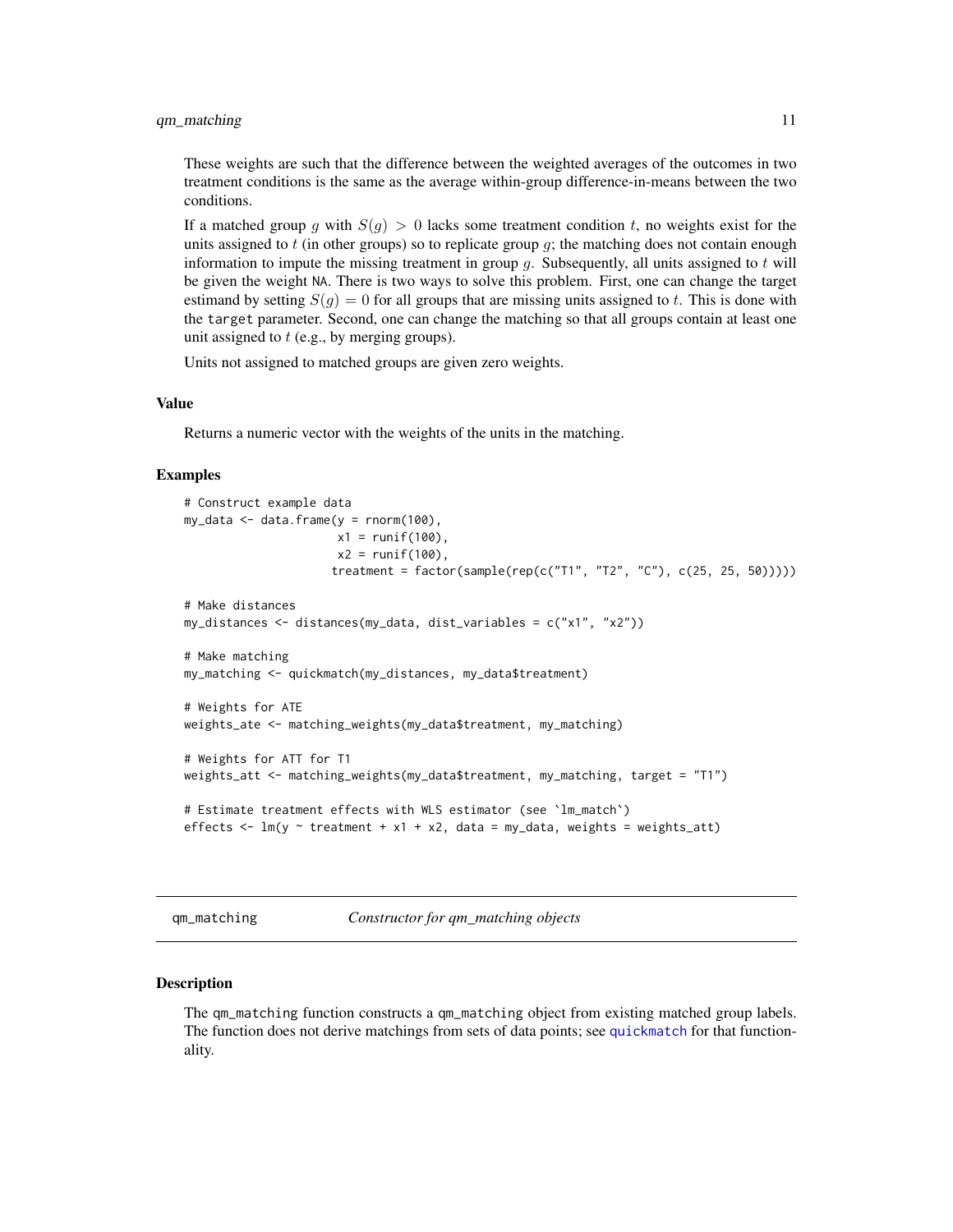```
qm_matching(group_labels, unassigned_labels = NULL, ids = NULL)
```
#### Arguments

| group_labels      | a vector containing each unit's group label.                                                                                                 |
|-------------------|----------------------------------------------------------------------------------------------------------------------------------------------|
| unassigned_labels |                                                                                                                                              |
|                   | labels that denote unassigned units. If NULL, NA values in group_labels are<br>used to denote unassigned points.                             |
| ids               | IDs of the units. Should be a vector of the same length as group_labels or<br>NULL. If NULL, the IDs are set to $1$ : length (group_labels). |

#### Details

qm\_matching objects are based on integer vectors, and it indexes matched groups starting with zero. The qm\_matching class inherits from the [scclust](#page-0-0) class.

#### Value

Returns a qm\_matching object with the matching described by the provided labels.

```
# 10 units in 3 matched groups
matches1 <- qm_matching(c("A", "A", "B", "C", "B",
                          "C", "C", "A", "B", "B"))
# 8 units in 3 matched groups, 2 units unassigned
matches2 \leq qm_matching(c(1, 1, 2, 3, 2,
                          NA, 3, 1, NA, 2))
# Custom labels indicating unassiged units
matches3 <- qm_matching(c("A", "A", "B", "C", "NONE",
                          "C", "C", "NONE", "B", "B"),
                        unassigned_labels = "NONE")
# Two different labels indicating unassiged units
matches4 <- qm_matching(c("A", "A", "B", "C", "NONE",
                          "C", "C", "0", "B", "B"),
                        unassigned_labels = c("NONE", "0"))
# Custom unit IDs
matches5 <- qm_matching(c("A", "A", "B", "C", "B",
                          "C", "C", "A", "B", "B"),
                        ids = letters[1:10])
```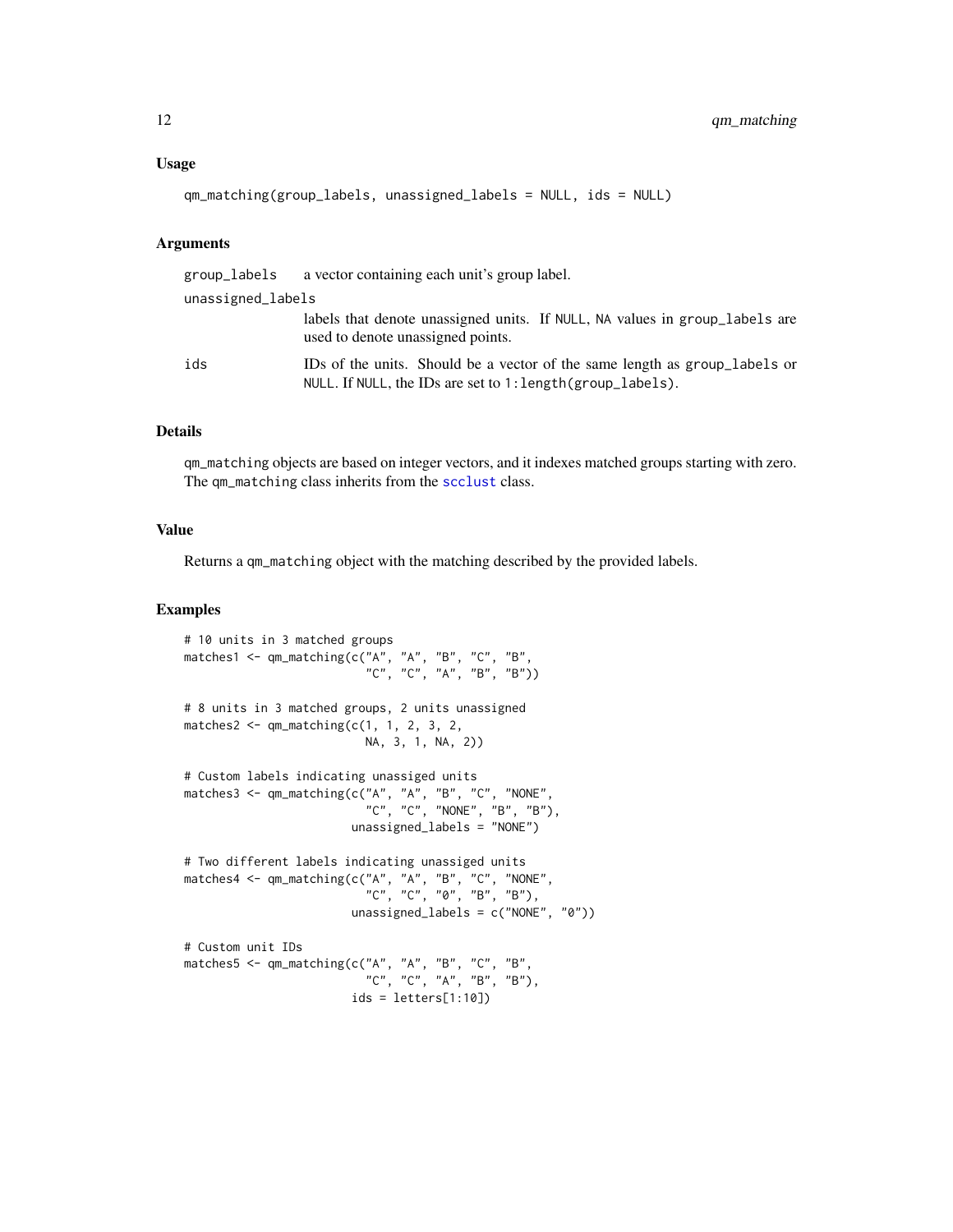## <span id="page-12-1"></span><span id="page-12-0"></span>Description

quickmatch constructs near-optimal generalized full matchings. The function expects the user to provide distances measuring the similarity of units and a set of matching constraints. It then constructs a matching so that units assigned to the same group are as similar as possible while satisfying the matching constraints.

#### Usage

```
quickmatch(distances, treatments, treatment_constraints = NULL,
  size_{constant} = NULL, target = NULL, caliper = NULL, ...)
```
### Arguments

| distances             | distances object or a numeric vector, matrix or data frame. The parameter<br>describes the similarity of the units to be matched. It can either be preprocessed<br>distance information using a distances object, or raw covariate data. When<br>called with covariate data, Euclidean distances are calculated unless otherwise<br>specified.                                                                                                                                                                                                                                                                                                                                                                                                                                                           |
|-----------------------|----------------------------------------------------------------------------------------------------------------------------------------------------------------------------------------------------------------------------------------------------------------------------------------------------------------------------------------------------------------------------------------------------------------------------------------------------------------------------------------------------------------------------------------------------------------------------------------------------------------------------------------------------------------------------------------------------------------------------------------------------------------------------------------------------------|
| treatments            | factor specifying the units' treatment assignments.                                                                                                                                                                                                                                                                                                                                                                                                                                                                                                                                                                                                                                                                                                                                                      |
| treatment_constraints |                                                                                                                                                                                                                                                                                                                                                                                                                                                                                                                                                                                                                                                                                                                                                                                                          |
|                       | named integer vector with the treatment constraints. If NULL, the function en-<br>sures that each matched group contains one unit from each treatment condition.                                                                                                                                                                                                                                                                                                                                                                                                                                                                                                                                                                                                                                         |
| size_constraint       |                                                                                                                                                                                                                                                                                                                                                                                                                                                                                                                                                                                                                                                                                                                                                                                                          |
|                       | integer with the required total number of units in each group. Must be greater<br>or equal to the sum of treatment_constraints. If NULL, no constraints other<br>than the treatment constraints are imposed.                                                                                                                                                                                                                                                                                                                                                                                                                                                                                                                                                                                             |
| target                | units to target the matching for. All units indicated by target are ensured to be<br>assigned to a matched group (disregarding eventual caliper setting). Units not<br>indicated by target could be left unassigned if they are not necessary to satisfy<br>the matching constraints. If NULL, quickmatch targets the complete sample and<br>ensures that all units are assigned to a group. If target is a logical vector with<br>the same length as the sample size, units indicated with TRUE will be targeted. If<br>target is an integer vector, the units with indices in target are targeted. Indices<br>starts at 1 and target must be sorted. If target is a character vector, it should<br>contain treatment labels, and the corresponding units (as given by treatments)<br>will be targeted. |
| caliper               | restrict the maximum within-group distance.                                                                                                                                                                                                                                                                                                                                                                                                                                                                                                                                                                                                                                                                                                                                                              |
| .                     | additional parameters to be sent either to the distances function when the<br>distances parameter contains covariate data, or to the underlying sc_clustering<br>function.                                                                                                                                                                                                                                                                                                                                                                                                                                                                                                                                                                                                                               |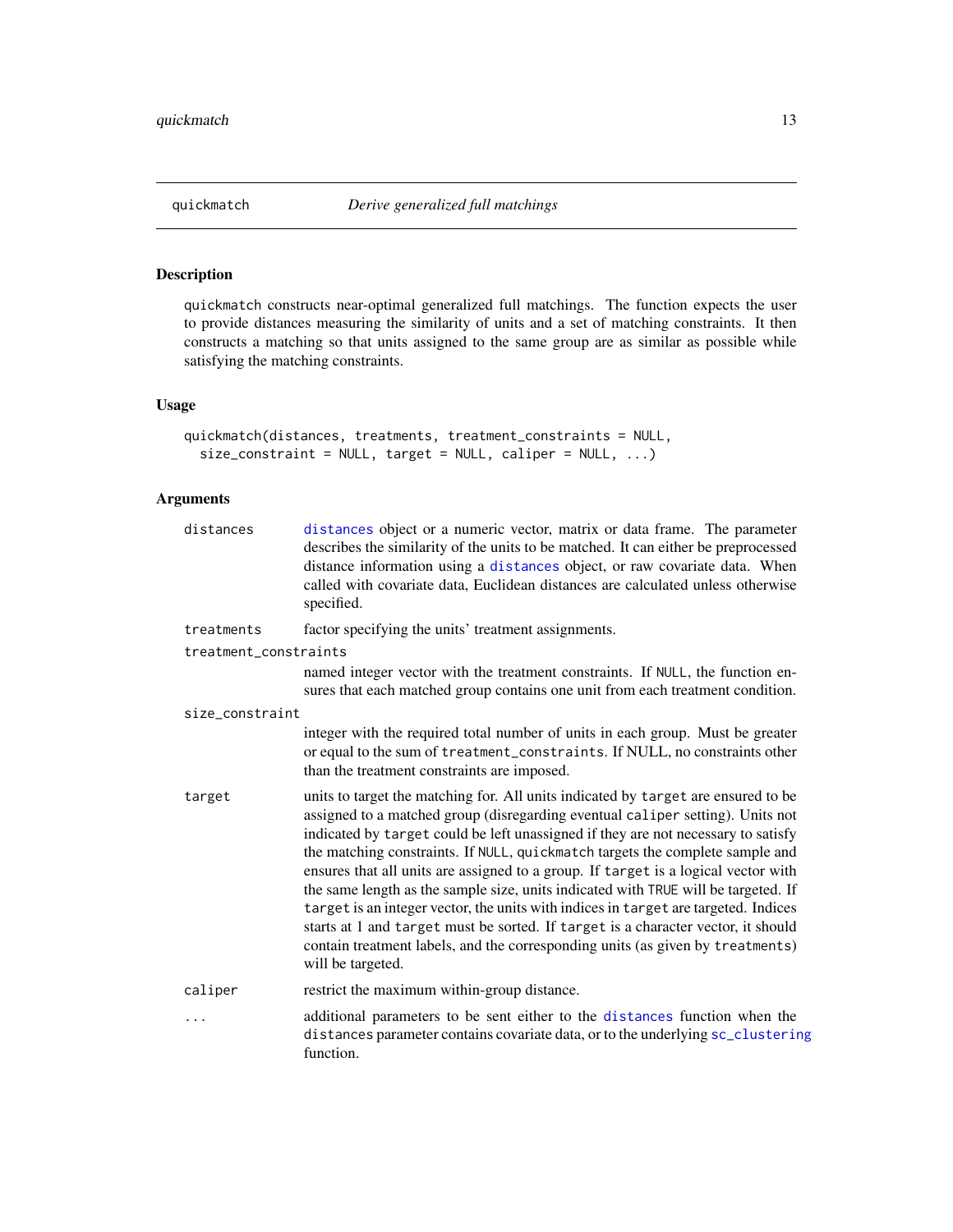#### 14 quickmatch

#### Details

The treatment\_constraints parameter should be a named vector with treatment-specific constraints. For example, in a sample with treatment conditions "A", "B" and "C", the vector  $c("A" = 1, "B" = 2, "C" = 0)$ specifies that each matched group should contain at least one unit with treatment "A", at least two units with treatment "B" and any number of units with treatment "C". Treatments not specified in the vector defaults to zero. For example, the vector  $c("A" = 1, "B" = 2)$  is identical to the previous one. When treatment\_constraints is NULL, the function requires at least one unit for each treatment in each group. In our current example, NULL would be shorthand for  $c("A" = 1, "B" = 1, "C" = 1).$ 

The size\_constraint parameter can be used to constrain the matched groups to contain at least a certain number of units in total (independently of treatment assignment). For example, if treatment\_constraints =  $c("A" = 1, "B" = 2)$  and total\_size\_constraint = 4, each matched group will contain at least one unit assigned to "A", at least two units assigned to "B" and at least four units in total, where the fourth unit can be from any treatment condition.

The target parameter can be used to control which units are included in the matching. When target is NULL (the default), all units will be assigned to a matched group. When not NULL, the parameter indicates that some units must be assigned to matched group and that the remaining units can safely be ignored. This can be useful, for example, when one is interested in estimating treatment effects only for a certain type of units (e.g., the average treatment effect for the treated, ATT). It is particularly useful when units of interested are not represented in the whole covariate space (i.e., an one-sided overlap problem). Without the target parameter, the function would in such cases try to assign every unit to a group, including units in sparse regions that we are not interested in. This could lead to unnecessarily large and diverse matched groups. By specifying that some units are of interest only insofar as they help us satisfy the matching constraints (i.e., setting the target parameter to the appropriate value), we can avoid such situations.

Consider, as an example, a study with two treatment conditions, "A" and "B". Units assigned to "B" are more numerous and tend to have more extreme covariate values. We are, however, only interested in estimating the treatment effect for units assigned to "A". By specifying target = "A", the function ensures that all "A" units are assigned to matched groups. Some units assigned to treatment "B" – in particular the units with extreme covariate values – will be left unassigned. However, as those units are not of interest, they can safely be ignored, and we avoid groups of poor quality.

Even if some of the units that can be ignored are not needed to satisfy the matching constraints, it is rarely beneficial to discard them blindly; they can occasionally provide useful information. The default behavior when target is non-NULL is to assign as many of the ignorable units as possible given that the within-group distances do not increase too much (using secondary\_unassigned\_method = "estimated\_radi This behavior might, however, reduce covariate balance in some instances. If called with secondary\_unassigned\_method = units not specified in target will be discarded unless they are absolutely needed to satisfying the matching constraints. This tends to reduce bias since the within-group distances are minimized, but it could increase variance since we ignore potentially useful information in the sample. An intermediate alternative is to specify an aggressive caliper for the ignorable units, which is done with the secondary\_radius parameter. (These parameters are part of the [sc\\_clustering](#page-0-0) function that quickmatch calls. The target parameter corresponds to the primary\_data\_points parameter in that function.)

The caliper parameter constrains the maximum distance between units assigned to the same matched group. This is implemented by restricting the edge weight in the graph used to construct the matched groups (see [sc\\_clustering](#page-0-0) for details). As a result, the caliper will affect all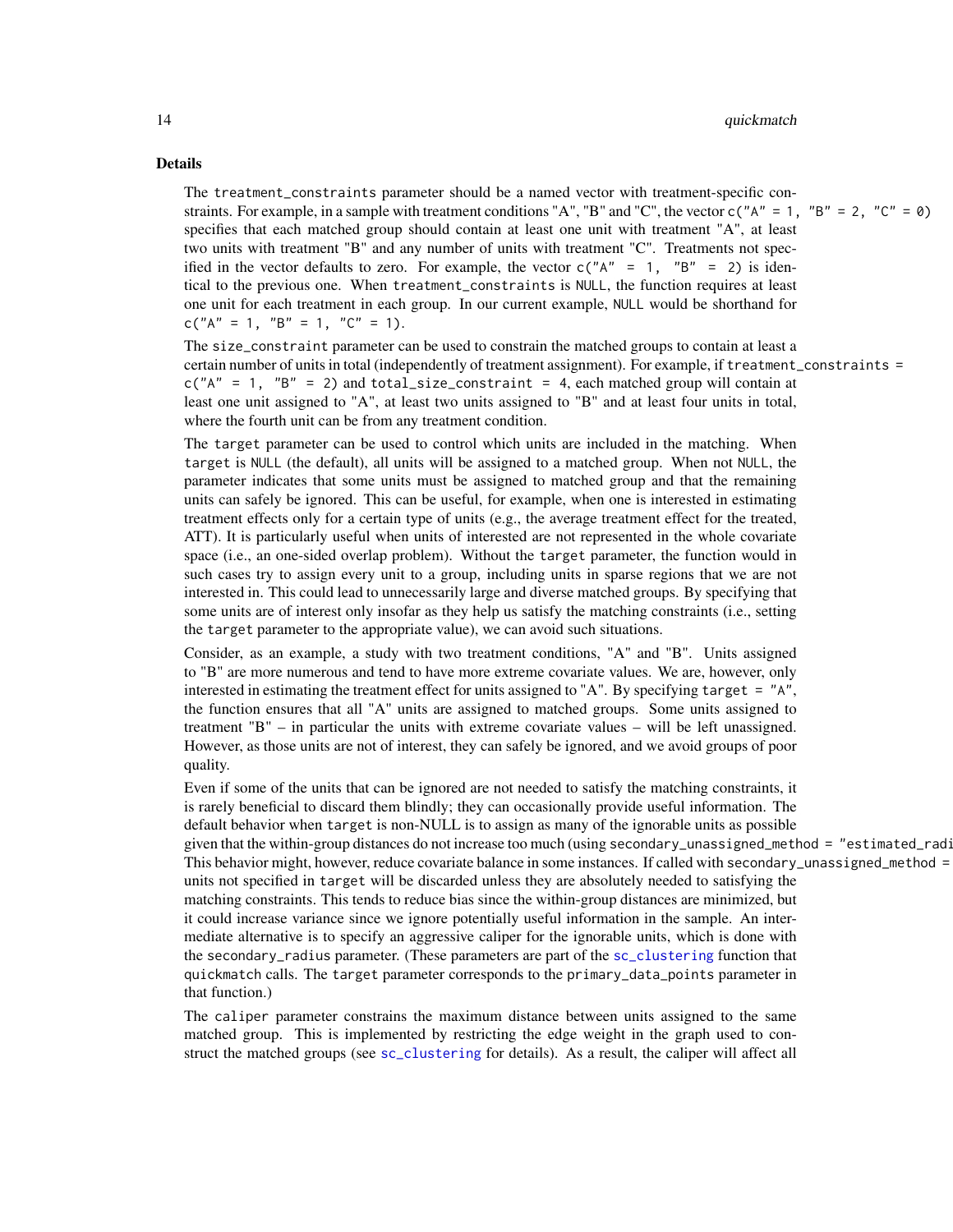#### <span id="page-14-0"></span>quickmatch 15

groups in the matching and, in general, make it harder for the function to find good matches even for groups where the caliper is not binding. In particular, a too tight caliper can lead to discarded units that otherwise would be assigned to a group satisfying both the matching constraints and the caliper. For this reason, it is recommended to set the caliper value quite high and only use it to avoid particularly poor matches. It strongly recommended to use the caliper parameter only when primary\_unassigned\_method = "closest\_seed" in the underlying [sc\\_clustering](#page-0-0) function (which is the default behavior).

quickmatch calls [sc\\_clustering](#page-0-0) with seed\_method = "inwards\_updating". The seed\_method parameter governs how the seeds are selected in the nearest neighborhood graph that is used to construct the matched groups (see [sc\\_clustering](#page-0-0) for details). The "inwards\_updating" option generally works well and is safe with most datasets. Using seed\_method = "exclusion\_updating" often leads to better performance (in the sense of matched groups with more similar units), but it may increase run time. Discrete data (or more generally when units tend to be at equal distance to many other units) will lead to particularly poor run time with this option. If the data set has at least one continuous covariate, "exclusion\_updating" is typically reasonably quick. A third option is seed\_method = "lexical", which decreases the run time relative to "inwards\_updating" (sometimes considerably) at the cost of performance. quickmatch passes parameters on to [sc\\_clustering](#page-0-0), so to change seed\_method, call quickmatch with the parameter specified as usual: quickmatch $(\ldots, \text{seed\_method} = \text{"exced}$ 

#### Value

Returns a [qm\\_matching](#page-10-1) object with the matched groups.

#### References

Sävje, Fredrik, Michael J. Higgins and Jasjeet S. Sekhon (2017), 'Generalized Full Matching', arXiv 1703.03882. <https://arxiv.org/abs/1703.03882>

#### See Also

See [sc\\_clustering](#page-0-0) for the underlying function used to construct the matched groups.

```
# Construct example data
my_data <- data.frame(y = rnorm(100),
                     x1 = runif(100),
                     x2 = runif(100),
                     treatment = factor(sample(rep(c("T1", "T2", "C"), c(25, 25, 50)))))
# Make distances
my_distances <- distances(my_data, dist_variables = c("x1", "x2"))
# Make matching with one unit from "T1", "T2" and "C" in each matched group
quickmatch(my_distances, my_data$treatment)
# Require at least two "C" in each group
quickmatch(my_distances,
          my_data$treatment,
           treatment_constraints = c("T1" = 1, "T2" = 1, "C" = 2))
```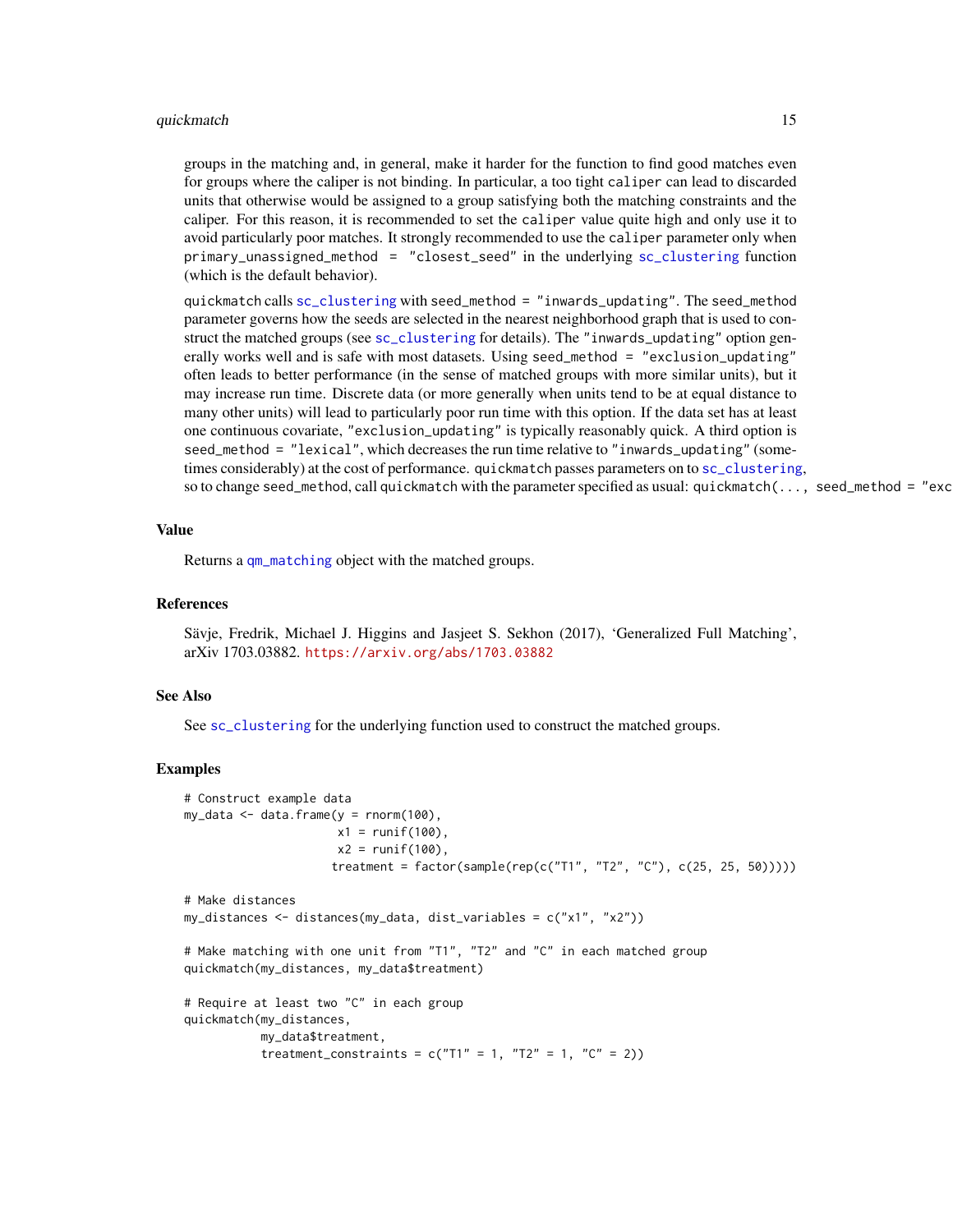```
# Require groups with at least six units in total
quickmatch(my_distances,
          my_data$treatment,
          treatment_constraints = c("T1" = 1, "T2" = 1, "C" = 2),
          size_constraint = 6)
# Focus the matching to units assigned to "T1" and "T2" (i.e., all
# units assigned to "T1" or T2 will be assigned to a matched group).
# Units assigned to treatment "C" will be assigned to groups so to
# ensure that each group contains at least one unit of each treatment
# condition. Remaining "C" units could be left unassigned.
quickmatch(my_distances,
          my_data$treatment,
          target = c("T1", "T2"))
# Impose caliper
quickmatch(my_distances,
          my_data$treatment,
          caliper = 0.25)
# Call 'quickmatch' directly with covariate data (ie., not pre-calculating distances)
quickmatch(my_data[c("x1", "x2")], my_data$treatment)
# Call `quickmatch` directly with covariate data using Mahalanobis distances
quickmatch(my_data[c("x1", "x2")],
          my_data$treatment,
          normalize = "mahalanobize")
```